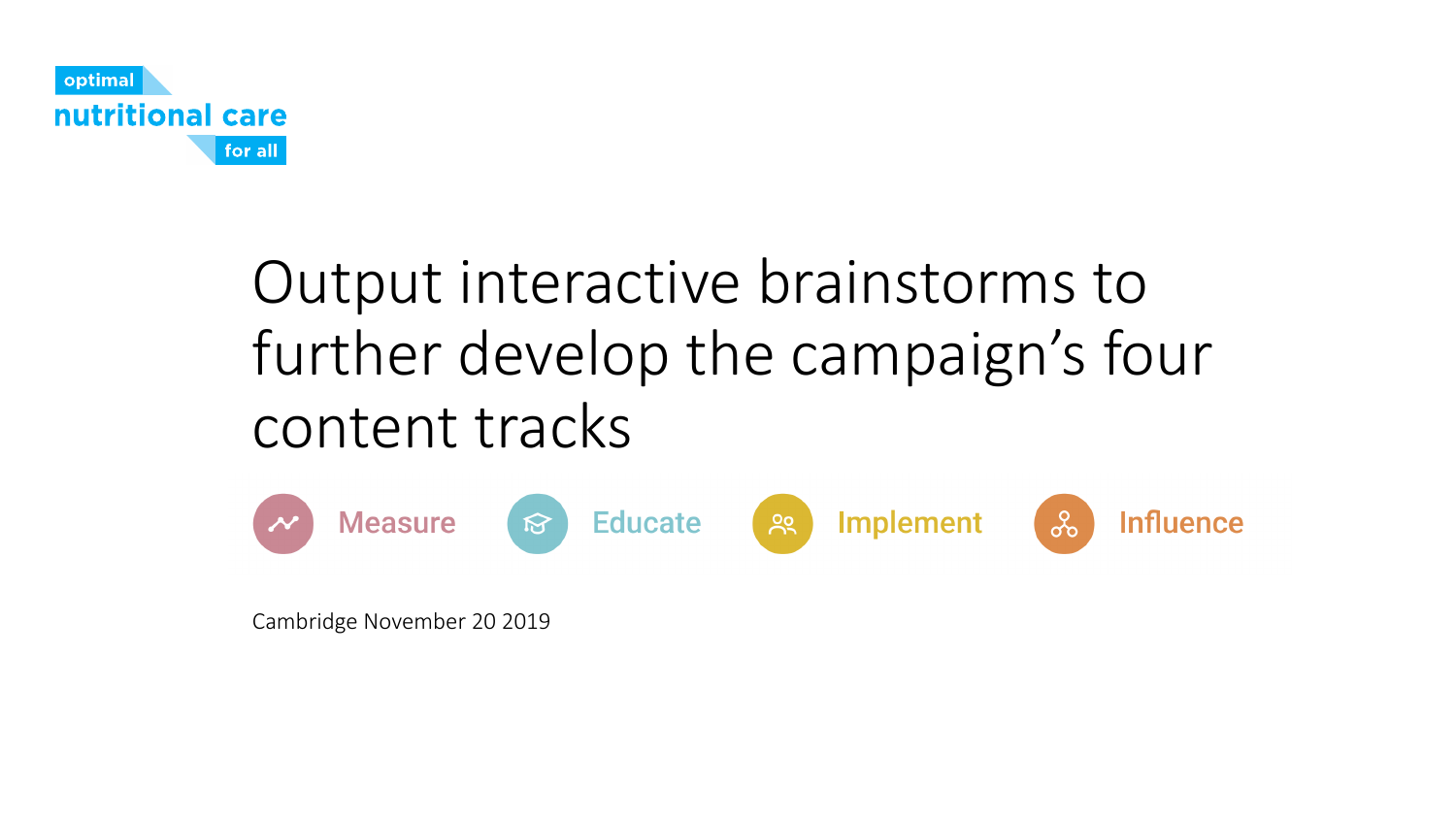



- $\checkmark$  Public awareness campaign on malnutrition (social media, TV, leaflets in practitioners cabinets
- $\checkmark$  Ambassador programme: identify patient+relatives champions who speak to issue
- $\checkmark$  Relate malnutrition to 'popular' diseases to build awareness & partner with relevant stakeholders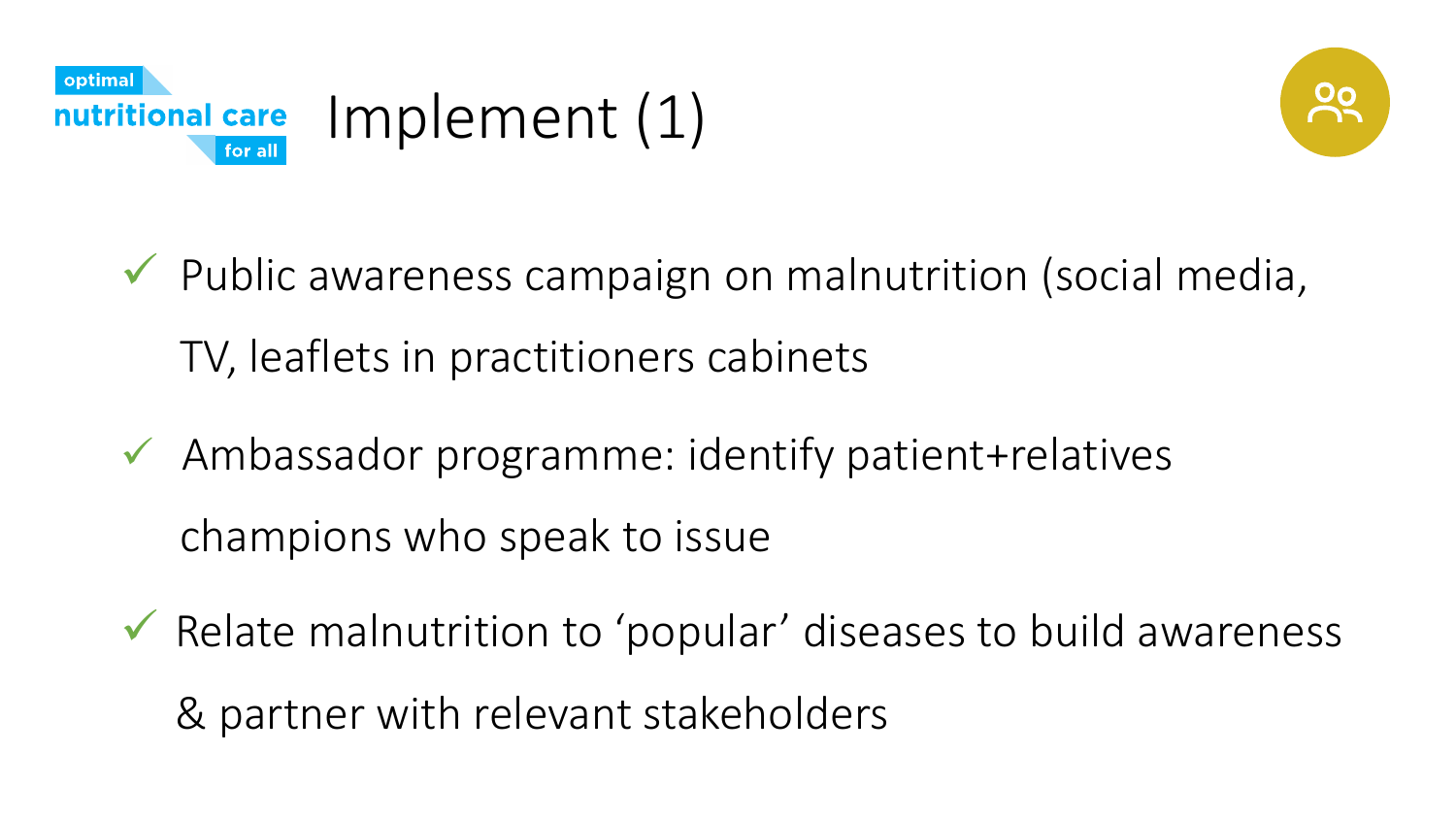



 $\checkmark$  Patient stories before & after nutritional treatment

- $\checkmark$  Share best practices of successful national campaigns
- $\checkmark$  Identify speaking opportunities in non-nutrition-related medical congress
- $\checkmark$  Partner with other industries (e.g. pharma) + relevant stakeholders to address malnutrition together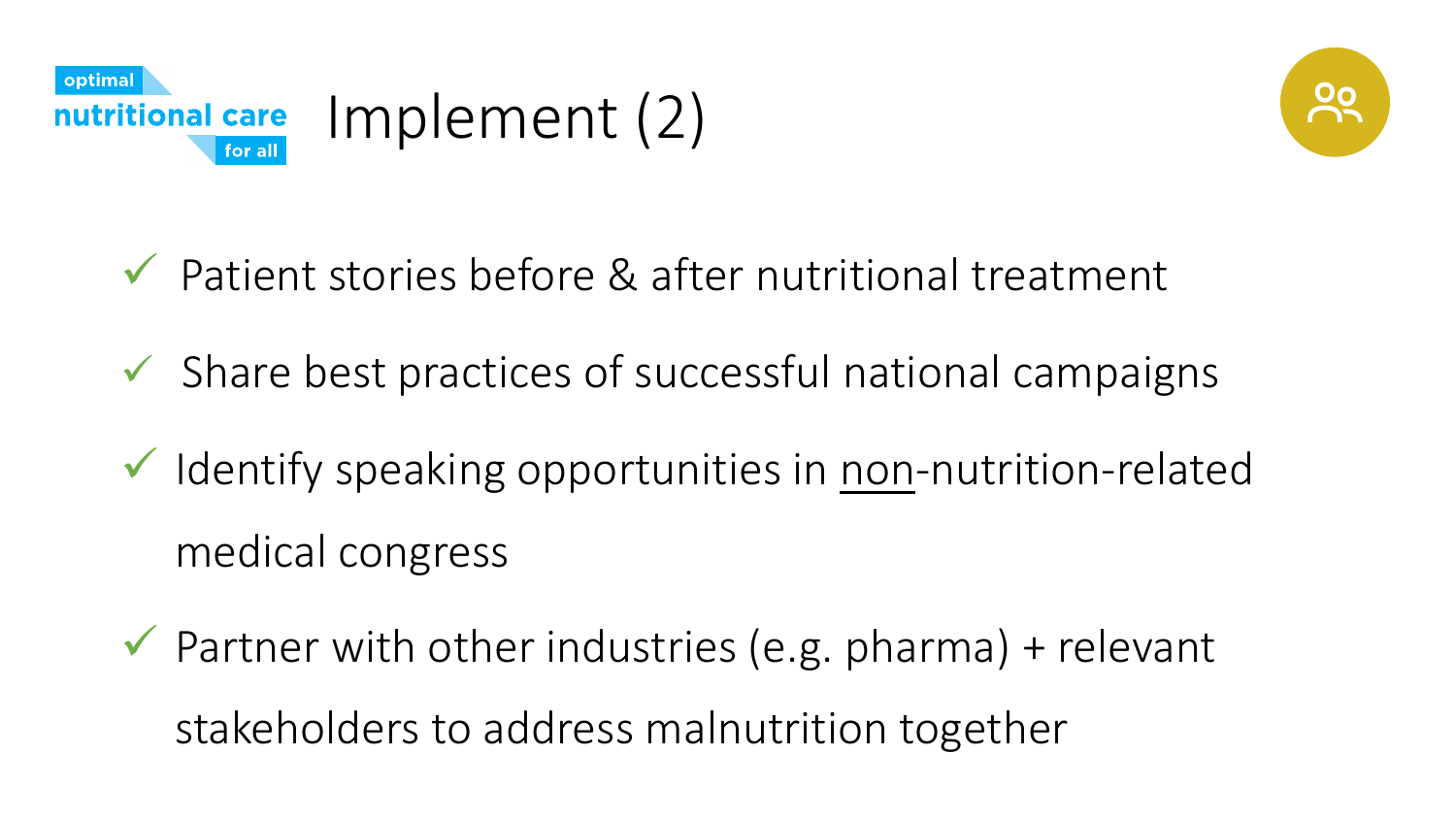



 $\checkmark$  Engage consistently with policy-makers to also drive topdown change

 $\sqrt{\phantom{a}}$  Malnutrition awareness week matches across countries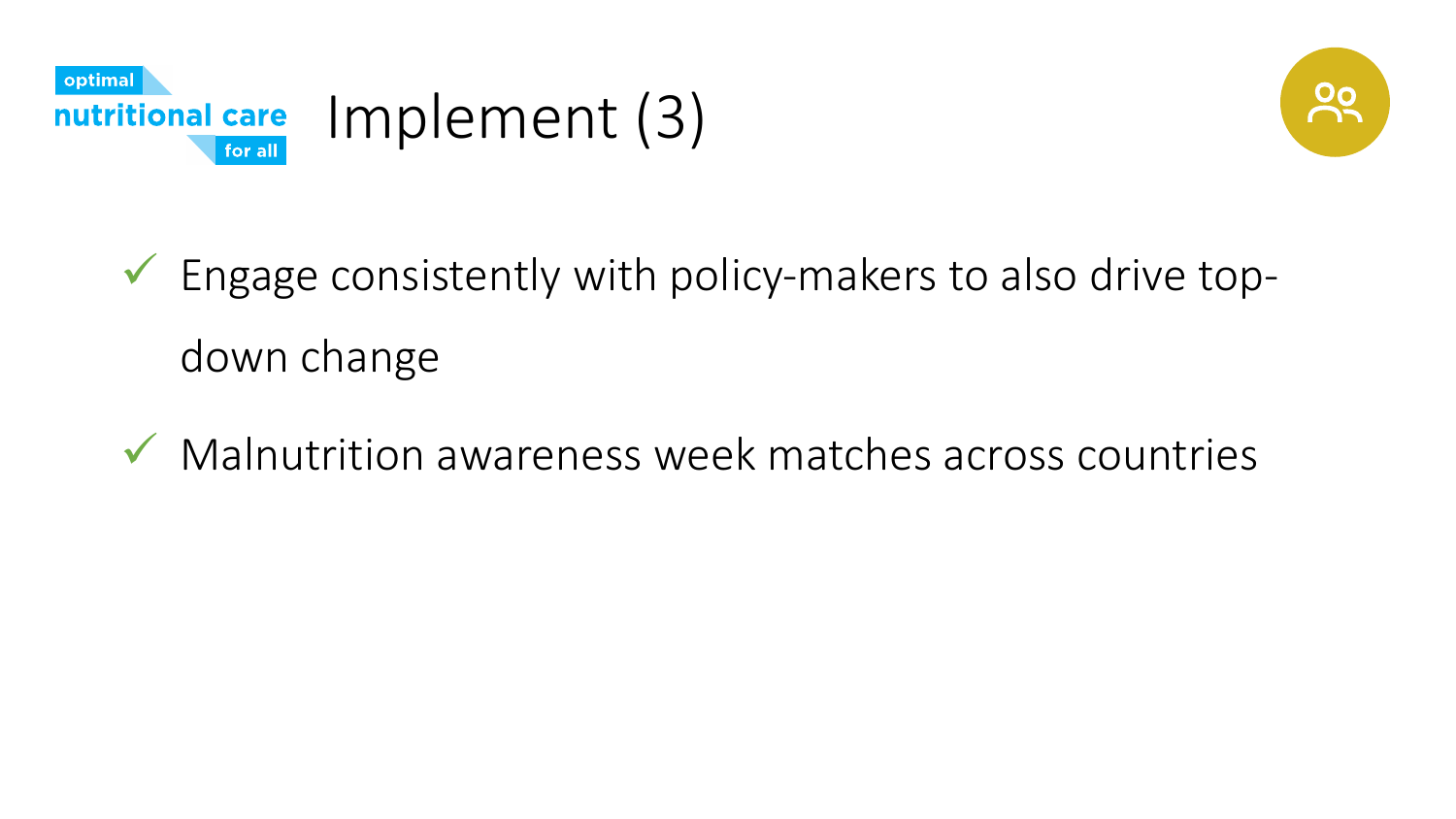



 $\checkmark$  Education in schools regarding basic nutrition and cooking

 $\checkmark$  Certified online training  $\ldots$  translated for European nurses, HCA, GPs

- $\checkmark$  Accountability for training + certification
- $\checkmark$  Clinical lead in all European countries

Align on national guidelines + implement in countries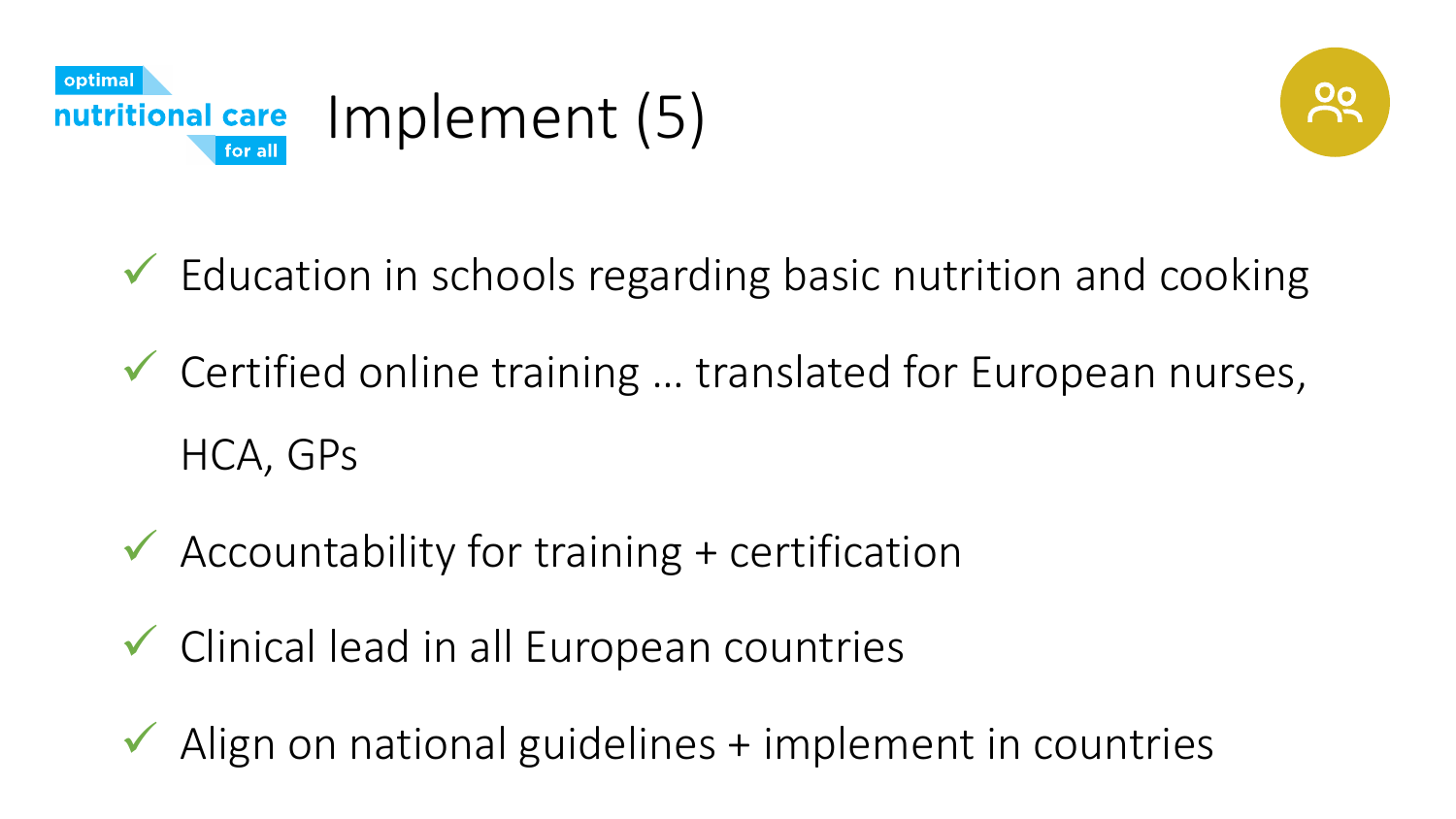



 $\checkmark$  Nutrition Day: Data to be published not only for professionals but also accessible for public ("Good nutrition to get home")

 $\checkmark$  Pharmacoeconomic studies (dr. Freier, Graz): nutrition is cheap & easy and saves money (management, caregivers, …,

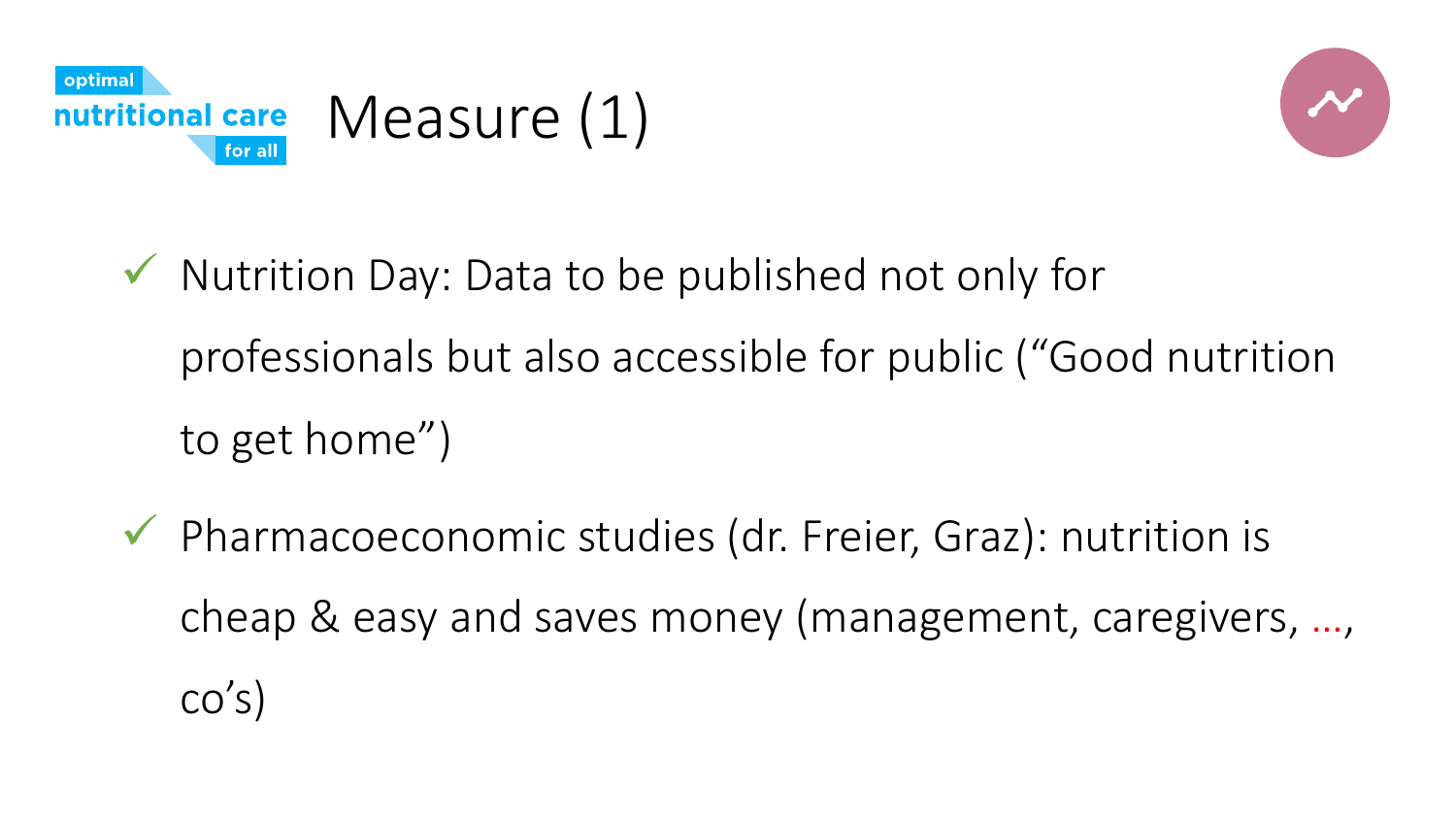



 $\checkmark$  Recognition of malnutrition: and what to do? Audits!

 $\checkmark$  Address the bottlenecks: outcome, readmissions, ... Outcome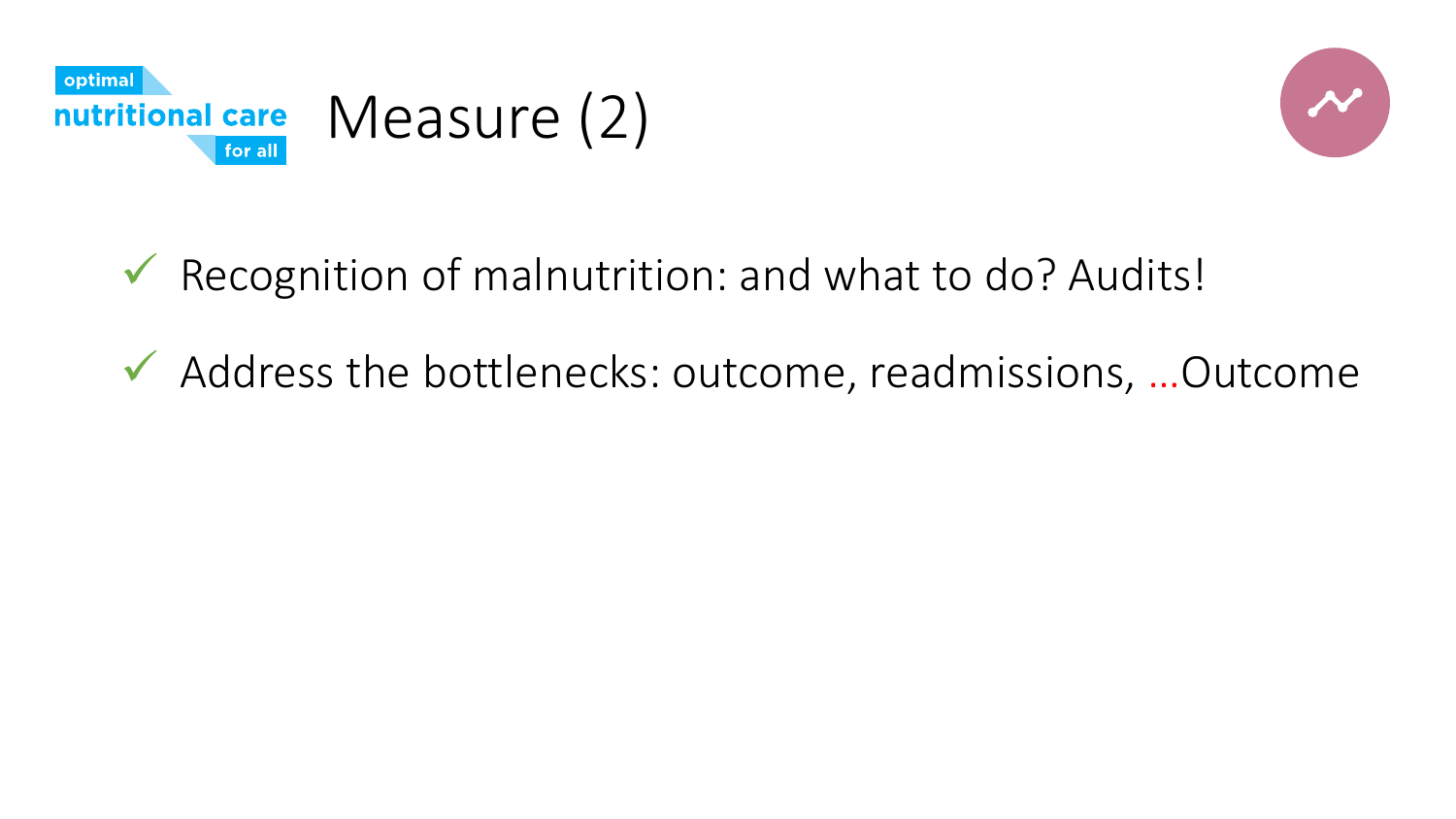



 $\checkmark$  Patient stories & information on website + social media

- $\checkmark$  Patient part of meetings with MIPs & HCPs
- $\checkmark$  Awareness through medical journals & public media
- $\checkmark$  Help to activate local patient organisations
- $\checkmark$  'Celebrity' patients
- $\checkmark$  Netflix documentary on malnutrition ;-)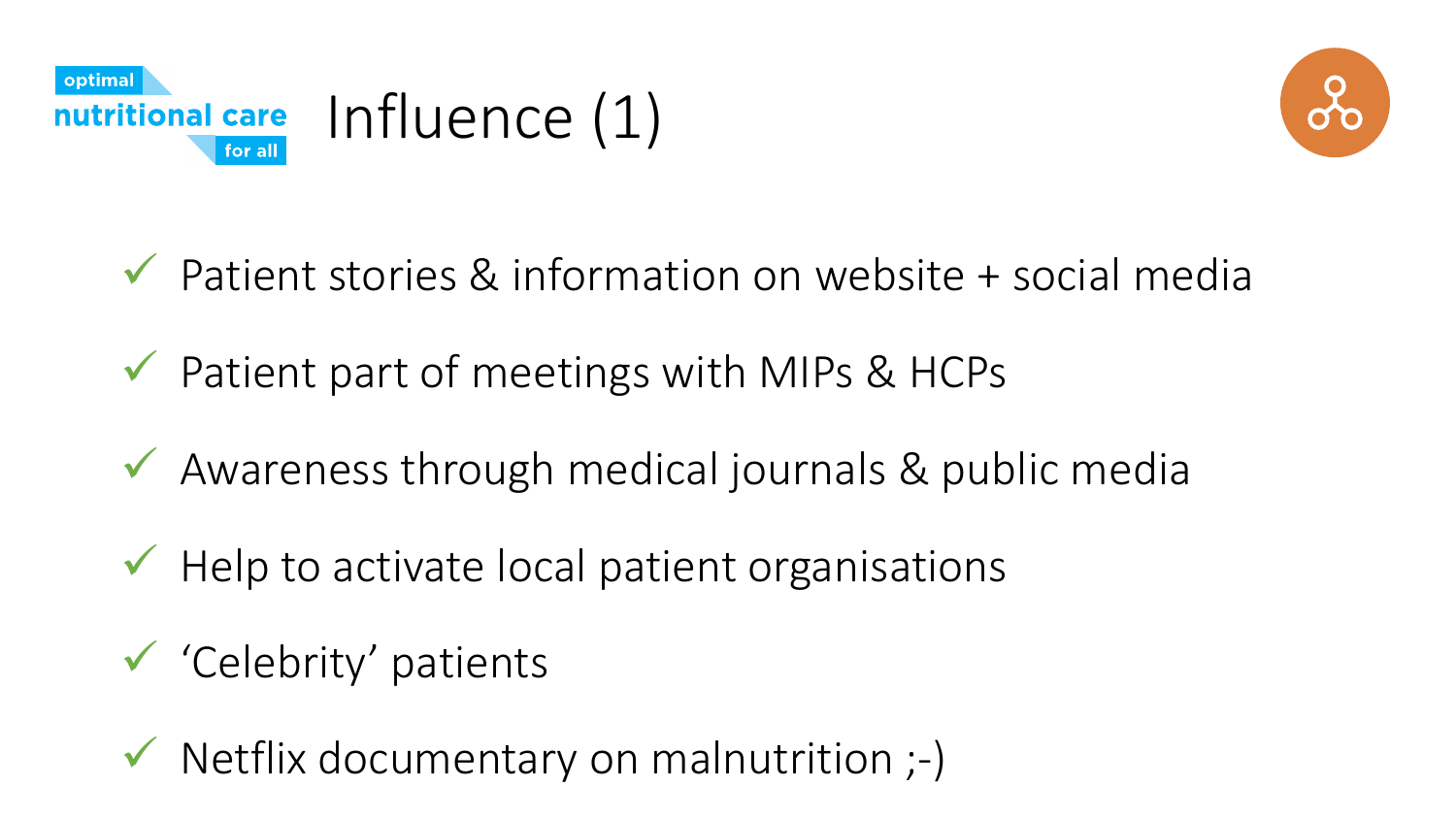



 $\checkmark$  Speak of 'nutrition' to policy makers – everyday language

 $\checkmark$  Recognise different nutritional needs of elderly – need to maintain weight

Speak of adding an extra 5 years of quality to life for the elderly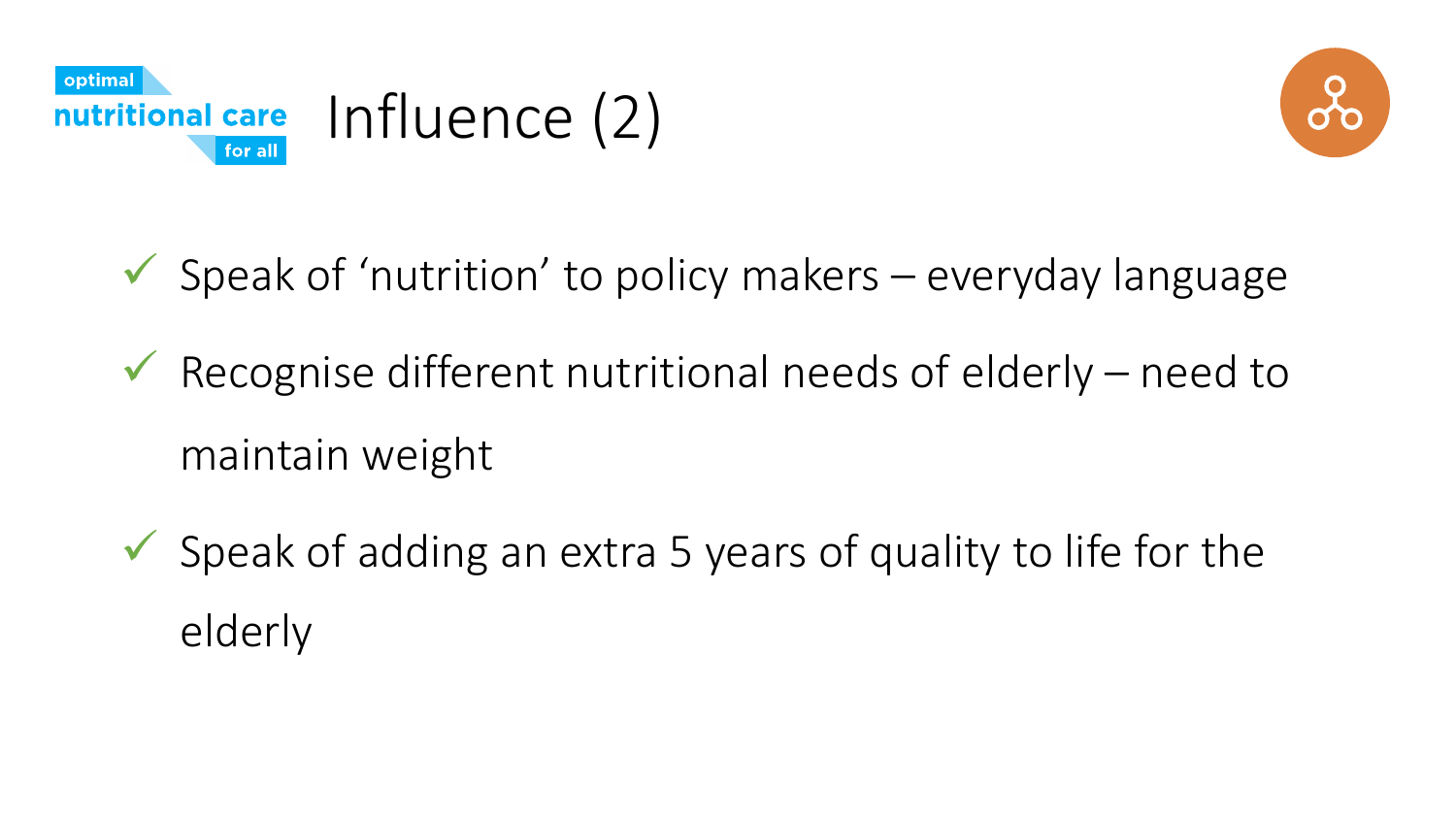



- $\checkmark$  Consider using the services of a Public Relations company to communicate messages to media
- $\checkmark$  Create coalition under ONCA of PEN Society, Dietitians, Industry, Caterers, Care Homes & Patients
- $\checkmark$  Seek appointment of Clinical Directors Nutrition & Hydration at National and Regional level with decision making power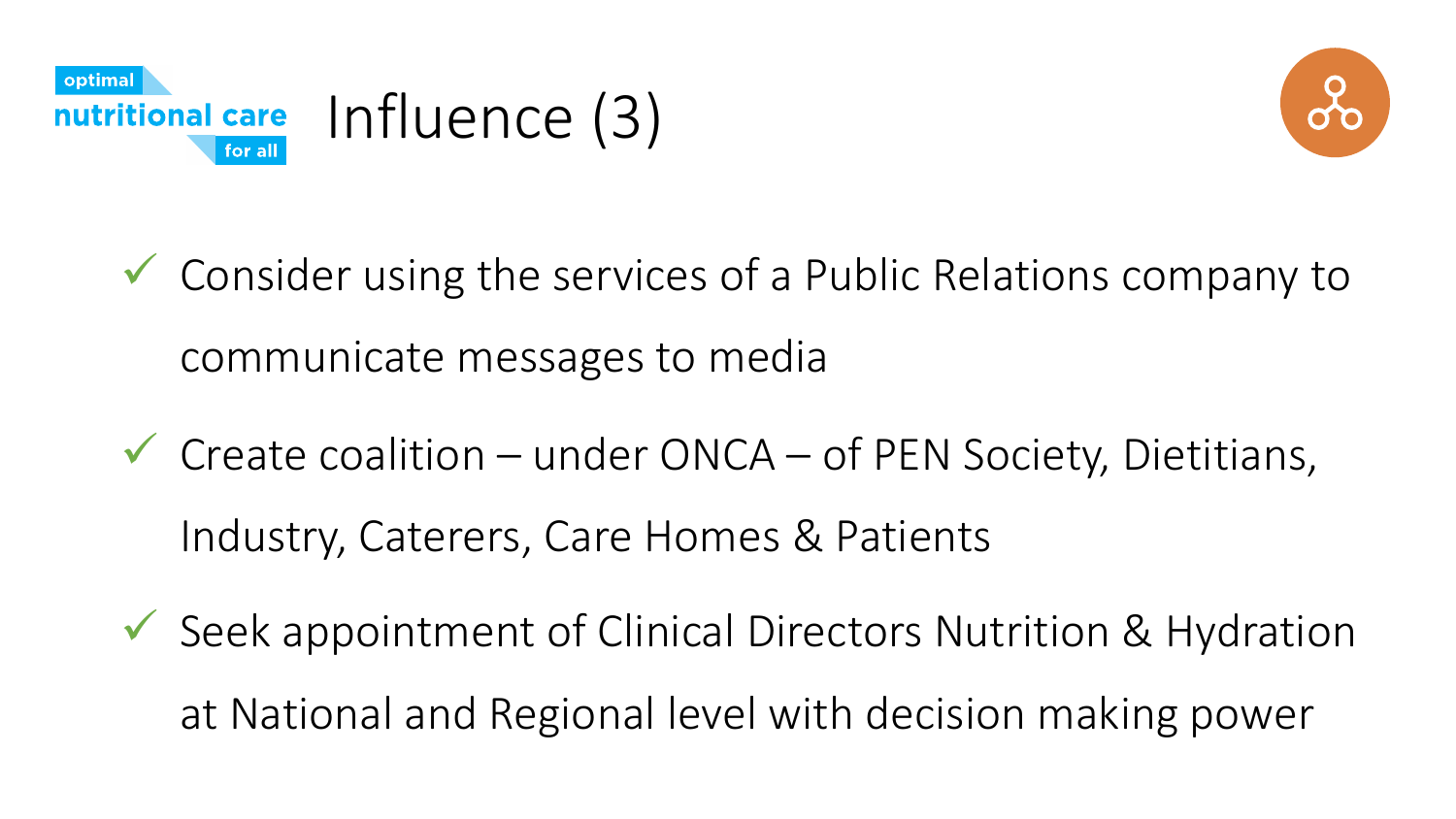



 $\checkmark$  Priority: Educate the future healthcare professionals, medics workforce

 $\checkmark$  Develop joint recommendations on the amount/topic to be taught to future HCP, endorsed by relevant organisation, ESPEN, BAPEN, etc.

 $\checkmark$  Join focus: recommendations to be endorsed by relevant professions/societies